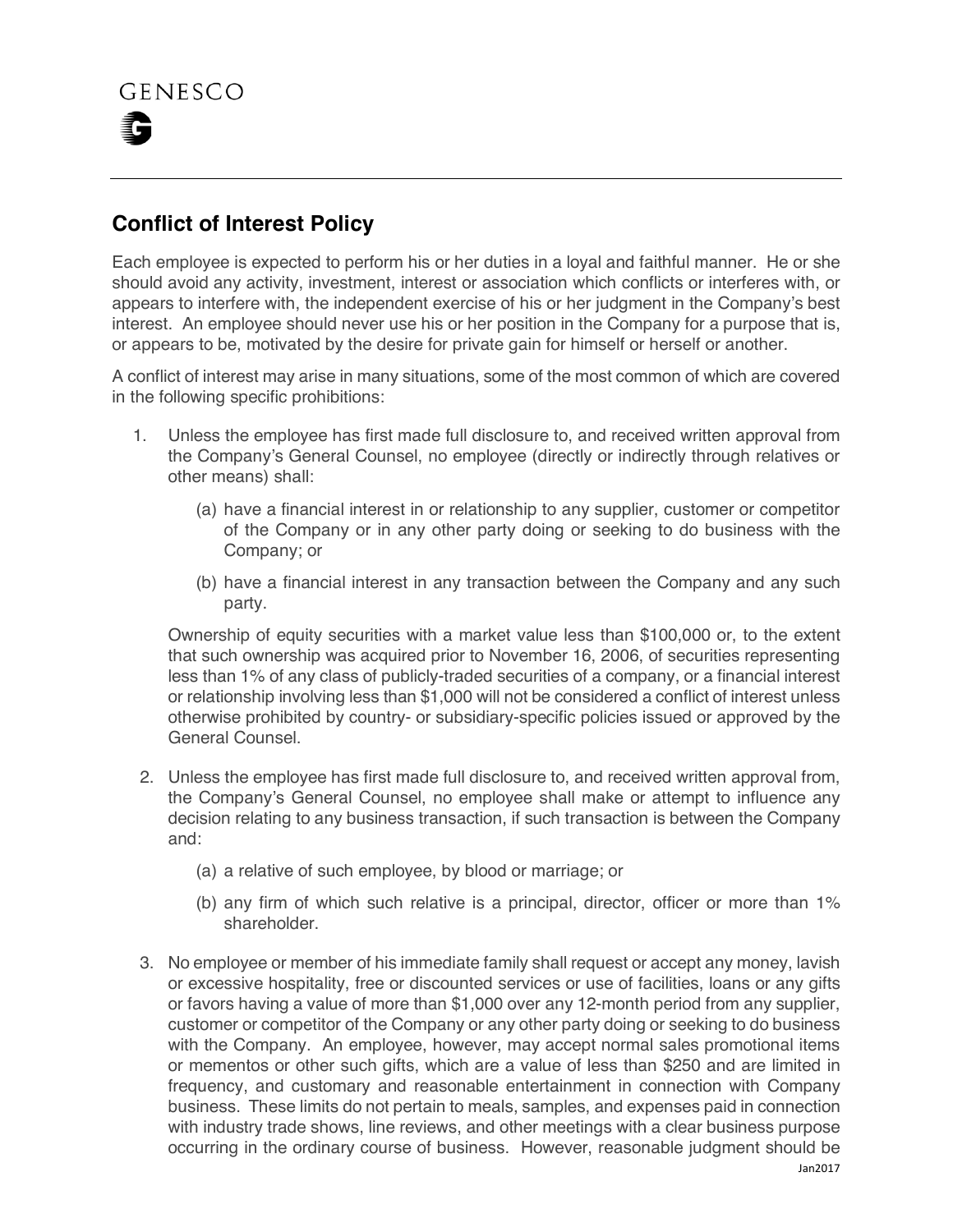exercised with regard to the extent to which such is acceptable. An employee may also purchase insurance and receive loans on competitive terms from insurance companies, banks or other financial institutions which do business with the Company.

Entertainment at a value not exceeding \$1,000 per recipient per occasion may be approved in writing by the president of the operating division or vice president of the Company responsible for the staff department to which the recipient is assigned. If the recipient reports to the Chief Executive Officer of the Company, such entertainment may be approved in writing by the Chief Executive Officer.

In considering whether to grant written approval, the approving officers shall consider whether acceptance of the offered entertainment is in the best interests of the Company. Factors that are appropriate to consider in this determination include whether there is a material risk that the recipient will be unduly influenced in favor of the host in the performance of the recipient's duties (based upon whether the control environment in which the recipient operates contains sufficient checks to offer reasonable assurances that the recipient's performance is not likely to be compromised and upon the frequency and magnitude of other entertainment or gifts from the host to the recipient and others similarly situated, among other factors), and whether acceptance of the offered entertainment is likely to benefit the Company by exposing the recipient to a relevant customer group, fashion trend or lifestyle feature, by improving the recipient's working relationship with the host, or in other ways. In the event that this policy conflicts with another more restrictive policy applicable to specific employees or groups of employees (specifically including the Code of Ethics for Senior Executive and Financial Officers, applicable to the Chairman, Chief Executive Officer, President, Chief Operating Officers, Chief Financial Officer, Treasurer, Chief Accounting Officer, Vice President of Audit and Advisory Services, General Counsel, operational Senior Vice Presidents and the Chief Administrative Officer of the Company, or any persons performing similar functions), the more restrictive policy will govern with respect to the employees to which it applies. Consequently, notwithstanding anything in this policy to the contrary, none of the officers named above may accept personal benefits valued at more than \$1,000 over any 12 month period from any supplier with respect to which he or she makes buying decisions on the Company's behalf or valued at an amount so significant that it would affect the officer's business judgment on behalf of the Company.

The receipt by an employee of any prohibited gratuity or any offer of such a gratuity should be reported immediately to the person in charge of his operating unit or staff department and to the Vice President, Audit & Advisory Services, for a determination as to whether the gift should be accepted or returned or, if a return is not feasible, the proper disposition of the gift. After reporting the receipt of the gift to the person in charge of the operating unit or staff department, any gift to be returned should be forwarded to the Company's General Counsel. The gift should be accompanied by written details as to:

- (a) the name of the individual from whom the gift was received;
- (b) the name and address of the firm with whom the individual making the gift is employed;
- (c) the date the gift was received;
- (d) the name and department of the person receiving the gift; and